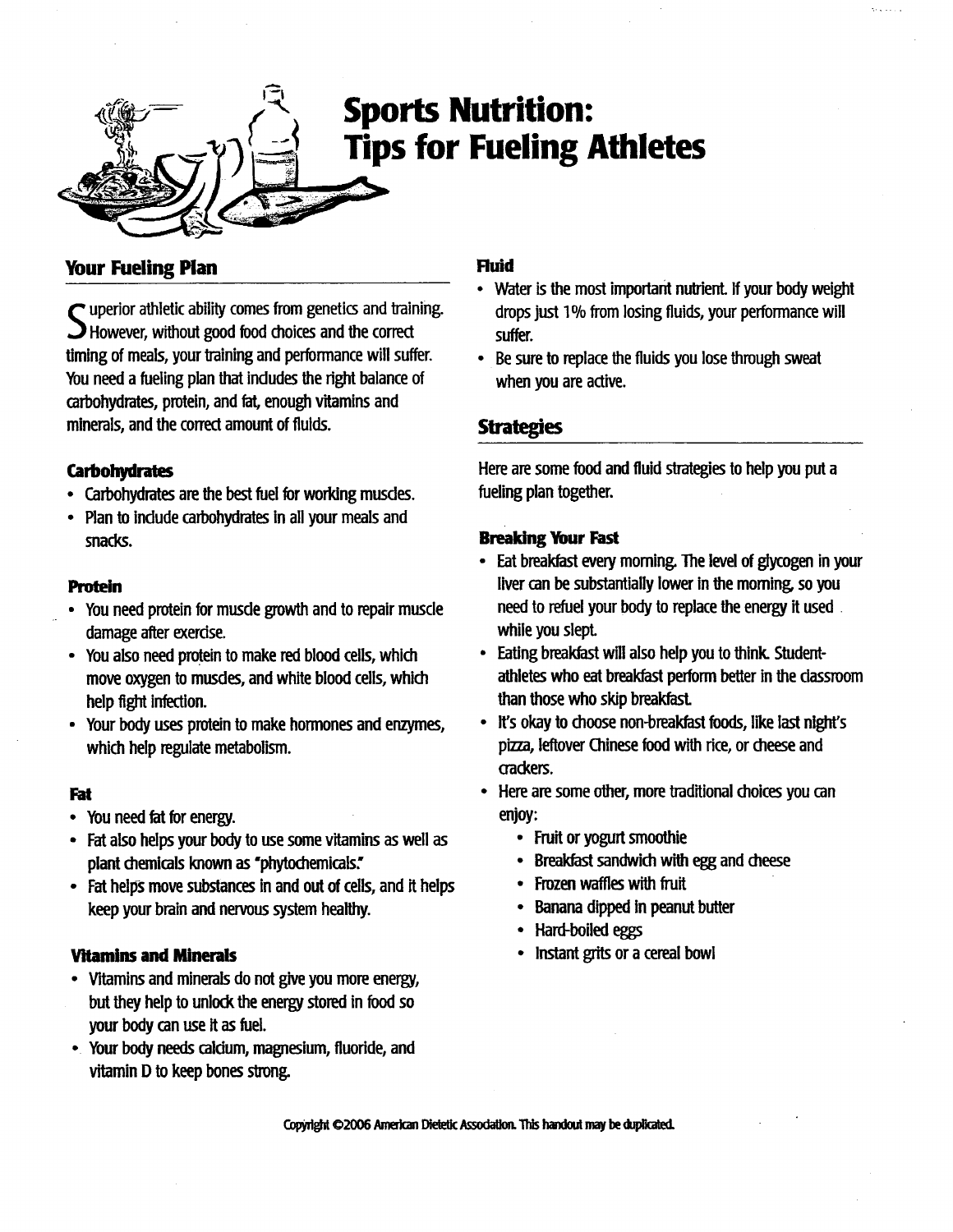#### Before You Workout

Three or four hours before a practice, workout, or competition: **Summer Single burgers of the Single burgers of the Single burgers with bacon**<br>Three or four hours before a practice, workout, or **When you eat out, choose:**<br> **Single burgers, instead of "monster burgers" with bacon**<br>
• Si

- Choose foods with lots of carbohydrates, such as rice, pasta, potatoes, yogurt, fruit smoothies, vegetables, fruits, crackers, breads, rolls, or muffins .
- Drink plenty of water or sport drinks .

One hour before a practice/workout/game :

- Have a snack of an energy bar, a granola bar, <sup>1</sup>12 bagel, large banana, or four or five graham crackers.
- $\sim$  wash the food down with at least 1.72 cups (12 ounces) of sport drink. Hint: 1 swallow or gulp equals about 1 ounce.

#### During Breaks and After Games and Practice

- During halftime or time-outs, drink water or your favorite flavor of sport drink. Both water and sport drinks will hydrate you. A sport drink will also give you fuel and replace sodium that is lost in sweat. The sodium in sport drinks helps your body hold onto the fluid.
- After you work out, drink about 3 cups (24 ounces) of sport drink or water for every pound of body weight that you lost while you were active.
- Check the color of your urine . If it looks like apple juice, you are dehydrated and need to drink more . If it looks like lemonade, you are getting enough fluids.
- Eat something within 30 minutes of the end of your practice, workout, or game, especially if you train hard every day.

#### When You're Out and About

When you eat out, choose:

- Single burgers, instead of "monster burgers" with bacon and cheese.
- Sandwiches with turkey, chicken, or roast beef, instead of tuna salad, chicken salad, or salami. Pile on the veggies!
- Grilled chicken sandwiches or grilled chicken salads, instead of fried chicken.
- Grilled meat or grilled fish, instead of fried meat or fried fish.
- Pasta dishes with lots of pasta and red sauce, instead of pastas made with a lot of meat, cheese, and cream.
- Stir-fried vegetables and steamed white rice, instead of dishes with a lot of meat or fried egg rolls.
- Waffles, pancakes, grits, scrambled eggs, or grilled ham, instead of bacon, sausage, or biscuits.
- Pizza with thick crust, vegetables, and canadian bacon, instead of a pepperoni, sausage, or "meat lover's" pizza.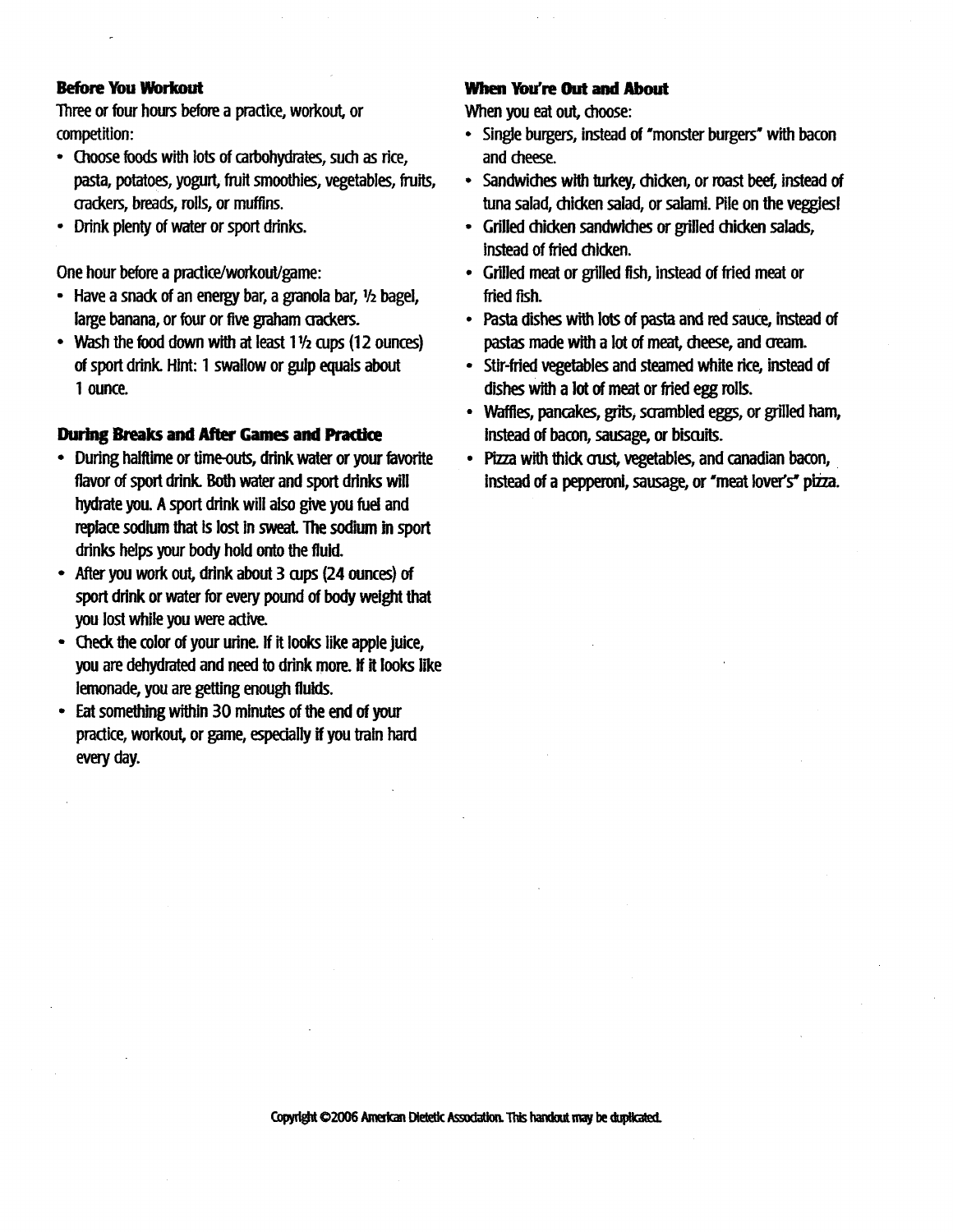

# Fueling **Ultraendurance** Athletes

# Fueling Your Sport

- For both training and competition in ultraendurance events, athletes need a lot of calories to stay energized. For the Ironman triathlon, an athlete may need 8,500 to 11,500 calories in training and competition . An Ironman triathlete typically spends 18 to 24 hours each week in training, and a typical week includes 7 miles of swimming, 225 miles of biking, and 48 miles of running .
- Ultraendurance athletes need to drink fluids and eat foods during events to avoid "hitting the wall."
- Ultraendurance athletes need to choose foods that will give them energy for the entire competition, including the sprints and the final push to the finish line. The right balance of carbohydrates, protein, and fat is very important
- Ultraendurance athletes need to eat 3 .2 to 4 .5 grams of carbohydrate per pound of body weight per day (7-10 g/kg/day). The amount of carbohydrate needed is determined by the level of training:
	- 3.2 grams per pound of body weight (7 g/kg) for 1 hour of training per day
	- 3.6 grams per pound of body weight (8 g/kgj for 2 hours of training per day
	- 4.5 grams per pound of body weight (10 g/kg) for 3 to 4 hours of training per day
- Ultraendurance athletes need 0 .55 to 0.8 grams of protein per pound of body weight per day (1 .2-1 .7 g/kg/day). Good sources of protein include fish, chicken, turkey, beef, low-fat milk, cheese, yogurt, eggs, nuts, and soy foods (tofu, soy nuts, and soy burgers)
- Ultraendurance athletes need at least 0 .45 grams of fat per pound of body weight per day (1 g/kg/day). Choose heart-healthy fats, such as canola oil, olive oil, and nuts.

# Fluid Needs

- Good hydration allows you to train and compete at a high intensity. It also protects against cramping and heat illness.
- Two hours before exercise, drink 2 cups of fluid .
- When you work out or compete, drink enough to replace fluids lost in sweat
- To figure out how much fluid you lose in an hour of activity, weigh yourself before and after each training session under simulated race conditions. Each pound of weight loss is equal to 2 cups of fluid. Follow a fluid plan to replace losses on an hourly basis . If you lose 2 pounds per hour, you should drink 1 cup of fluid every 15 minutes.
- After exercise, drink at about 3 cups of fluid for every pound lost
- You lose 1 gram of sodium for every 2 pounds of sweat loss. To avoid hyponatremia (low blood sodium levels), choose sport drinks instead of water and salt your food at mealtimes.

# Supplements Commonly Used by Ultraendurance Athletes

- Never use any supplement in competition unless you have tried it first in training.
- Caffeine stimulates your central nervous system and can make exercise seem easier. To get the desired effect from caffeine, try a dose of 2.3 to 2.7 milligrams per pound of body weight (5 to 6 milligrams/kg) . For a 150-pound athlete, that equals 340 to 400 milligrams of caffeine. You can get this amount from a large (16-ounce) cup of coffee.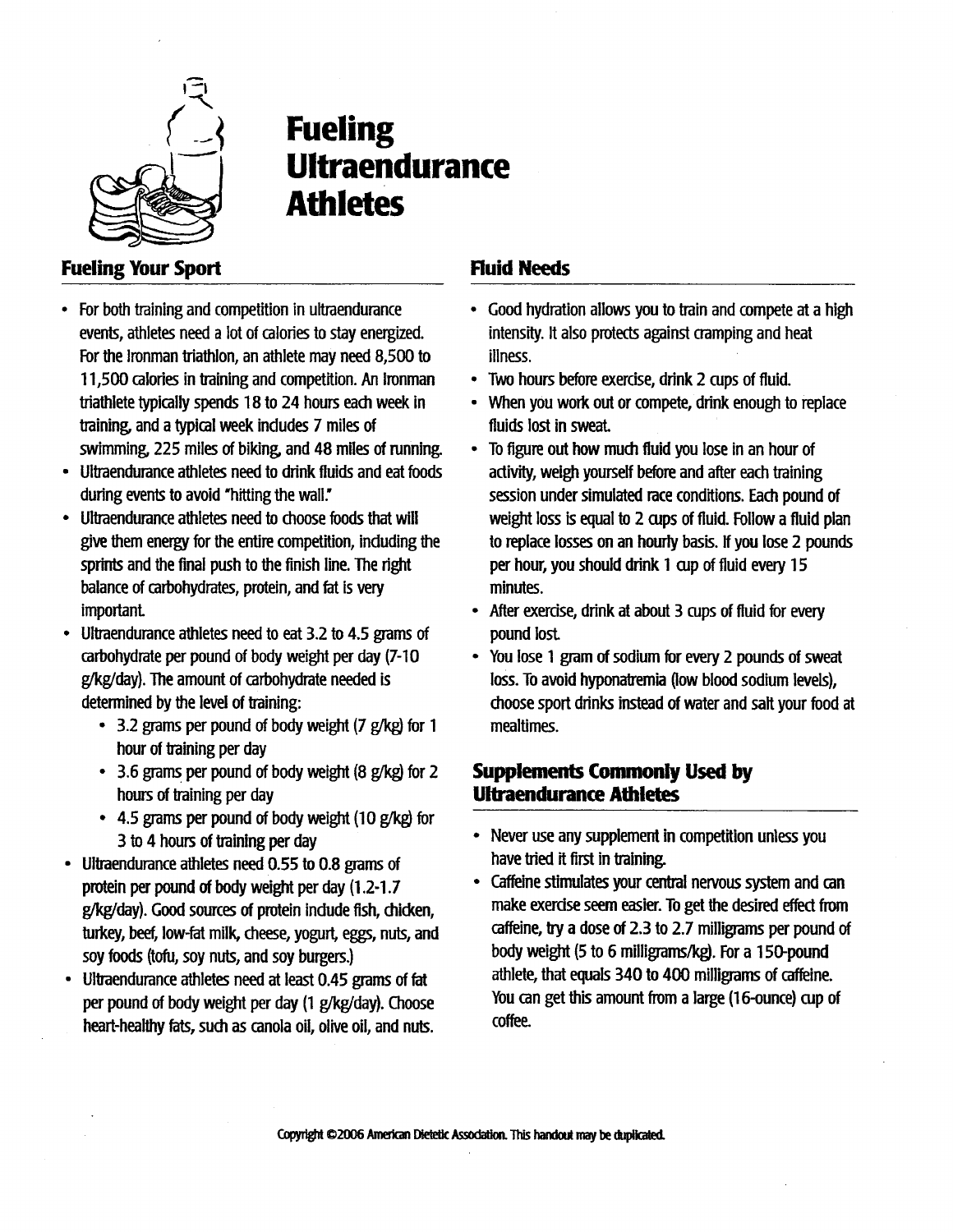- If you don't normally consume beverages with caffeine, caffeine can make you jittery and anxious, and cause insomnia.
- Glycerol is used by some ultraendurance athletes because it holds water like a sponge. It may increase the body's ability to retain fluids, which is beneficial during long events. However, glycerol can cause nausea, bloating and headaches. • Glycerol is used by sc<br>it holds water like a s<br>ability to retain fluids,<br>events. However, glyc<br>headaches.<br>• Branched-chain amine<br>recovery drinks becau<br>prevents muscle breal<br>distance events.<br>• The suggested dose c<br>taken i
- Branched-chain amino adds (BCAA) are included in some recovery drinks because it has been suggested that BCAA prevents muscle breakdown and delays fatigue in longdistance events. It notes water like a s<br>ability to retain fluids,<br>events. However, glyc<br>headaches.<br>• Branched-chain amine<br>recovery drinks becat<br>prevents muscle breal<br>distance events.<br>• The suggested dose c<br>taken in divided porti<br>• BCAA ca damy to retain hands,<br>events. However, glyc<br>headaches.<br>Branched-chain amine<br>recovery drinks becau<br>prevents muscle breal<br>distance events.<br>The suggested dose of<br>taken in divided porti<br>BCAA can also be fou<br>usually include 1 t ceale: moved, gycheadaches.<br>
• Branched-chain amine<br>
recovery drinks becau<br>
prevents musde breal<br>
distance events.<br>
• The suggested dose c<br>
taken in divided porti<br>
• BCAA can also be fou<br>
usually indude 1 to 7<br>
• If you tr • Branched-chain amine<br>recovery drinks becau<br>prevents muscle breal<br>distance events.<br>• The suggested dose c<br>taken in divided porti<br>• BCAA can also be fou<br>usually indude 1 to 7<br>• If you try BCAA, start<br>competition. And rem<br>c
	- The suggested dose of BCAA is 5 to 20 grams per day, taken in divided portions during exercise.
	- BCAA can also be found in some sport drinks. These usually include 1 to 7 grams of BCAA per quart.
	- If you try BCAA, start using it in training, not during competition. And remember that eating enough carbohydrate is just as effective as using BCAA .

## Top Three Nutrition Tips for Improving Performance

1. Eat enough calories and carbohydrates to fuel your body. Training for an ultraendurance event is grueling. Without proper attention to what you eat, you will not be able perform at your best. A sports dietitian can help you create a food plan to help peak performance.

- 2. Stay hydrated. Figure out how much fluid you lose when you're training or competing, and plan an hourly drinking schedule to replace losses. Drink on schedule, not just when you feel thirsty.
- 3. Limit high-fiber foods during the event. Eating foods too high in fiber immediately before or during an event can cause bloating and cramping, and lead to frequent bathroom stops. Stick to foods that are easy to digest and that you have tested in training.

#### **Nutrition Prescription:**

- calories per day
- grams of carbohydrate per day
- grams of protein per day
- grams of fat per day
- cups of fluid per day

Special concerns: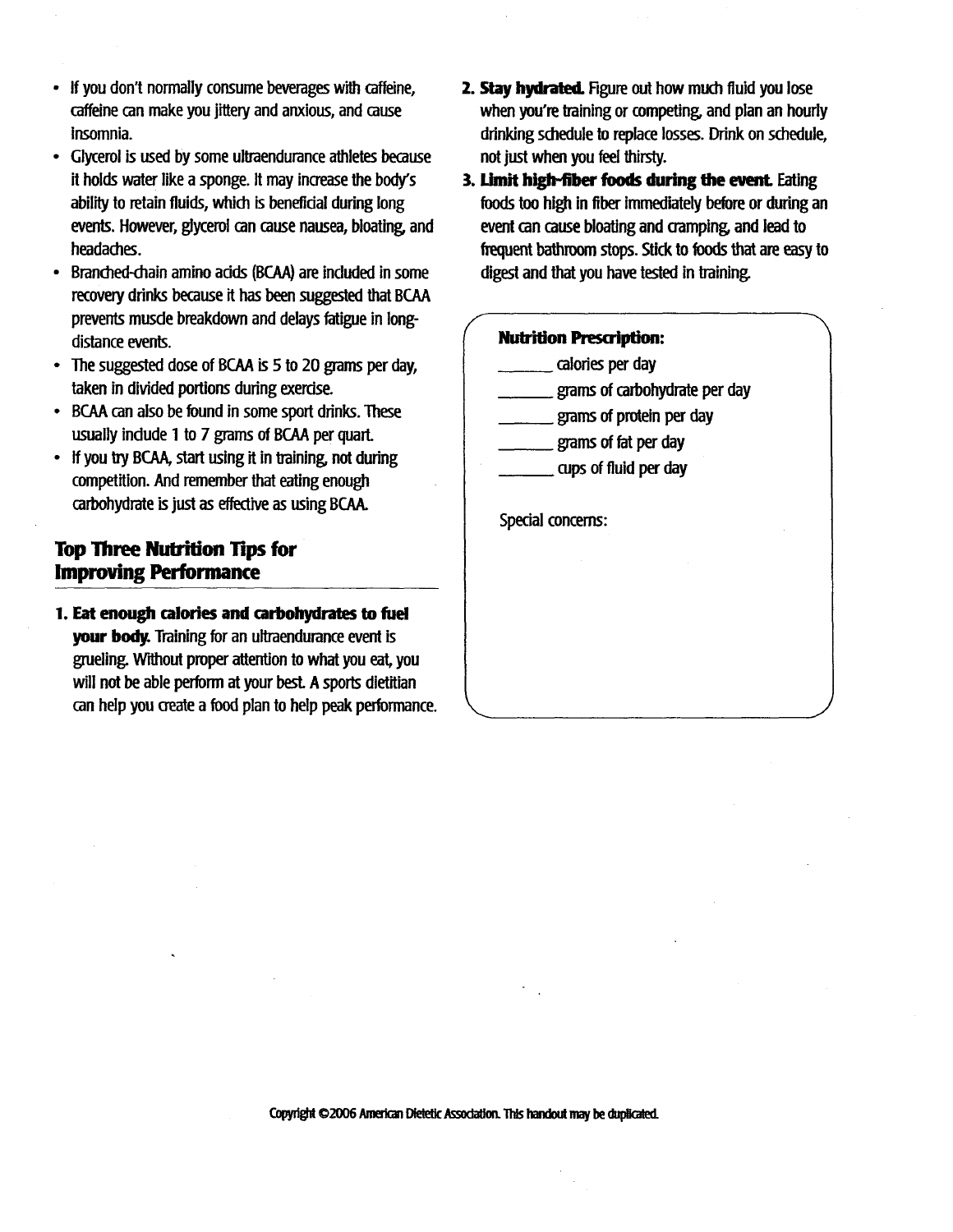

 

**Fueling Soccer** Players

# Fueling Your Sport

- The average distance covered in a soccer match is 5 .6 miles (9 kilometers), so your need for calories is high in both training and competition.
- Your training schedule, the intensity of practice, and your age will determine your calorie needs . Adult male soccer players need 21 .4 to 27.3 calories per pound of body weight per day (47 to 60 calories/kg/day) . Adult female players need 20 .5 to 22 .7 calories per pound per day (45 to 50 calories/kg/day) . A 160-pound male player needs 3,400 to 4,300 calories per day . A 140-pound female player needs 2,850 to 3,200 calories per day.
- Carbohydrate is the best fuel for soccer. Eating carbohydrates gives your muscles the energy they need. Thirty percent of all goals are scored in the last 15 minutes of the game, so choosing the right highcarbohydrate foods and fluids can make the difference between winning and losing a match.
- Soccer is musde-fuel depleting activity. Losing this fuel, especially In the legs, contributes to fatigue as the match wears on. To get enough fuel, competitive soccer players should eat 3.6 to 4.5 grams of carbohydrate per pound of body weight per day (8 to 10 g/kg/day). Good sources of carbohydrate include whole grain breads and cereals, fruits, and vegetables.
- $\sim$  Drinking 2 cups of a sport drink at the rate of 30 to 60 grams of carbohydrate per hour during a 90-minute game will delay fatigue and improve performance.
- Soccer players need to eat 0.6 to 0.8 grams of protein per pound of body weight per day (1.4 to 1.7 g/kg/day). Protein helps repair muscles and boosts your immune system. Protein is also used for fuel, but it doesn't give you as much immediate energy as carbohydrate does. Good sources of protein include fish, chicken, turkey, beef, low-fat milk, cheese, yogurt, eggs, nuts, and soy foods (tofu, soy nuts, soy burgers) .

Soccer players need 0.45 grams of fat per pound of body weight per day (1 g/kg/day). Choose heart-healthy fats, such as canola oil, olive oil, and nuts.

# Fluid Needs

- You can lose 2 liters of fluid in sweat during games played in moderate temperatures. In hot weather, you can lose more than 3 quarts of fluid in sweat.
- Two hours before practice or a match, drink 2 cups of fluids.
- During warm ups, drink another cup of fluid.
- At halftime, drink at least 2 cups of fluid.
- After the game, drink about 3 cups for every pound you lost while you played. Weigh yourself before and after a game. This will give you a good idea of your sweat losses. Try to regain the lost weight within 24 hours. Remember the weight loss is fluid loss, not fat loss.
- Choose sport drinks when you play in a soccer game. Sport drinks are lightly sweetened to provide carbohydrates, and they taste good. Pick a sport drink with 14 to 19 grams of carbohydrate and 110 to 165 milligrams of sodium per 8 ounces. The sodium helps encourage you to drink enough fluid.

# Dietary Supplements Used by Soccer Players

- Creatine may increase your ability to train because it helps to provide a substance needed to fuel your muscles.
- Creatine does not increase muscle cramps or injury.
- Creatine should not be used by soccer players 18 years of age or younger because it is not known whether creatine is safe for people in this age group.
- Adults who use creatine should stick to the recommended dose of 3 to 5 grams per day, taken throughout the day .